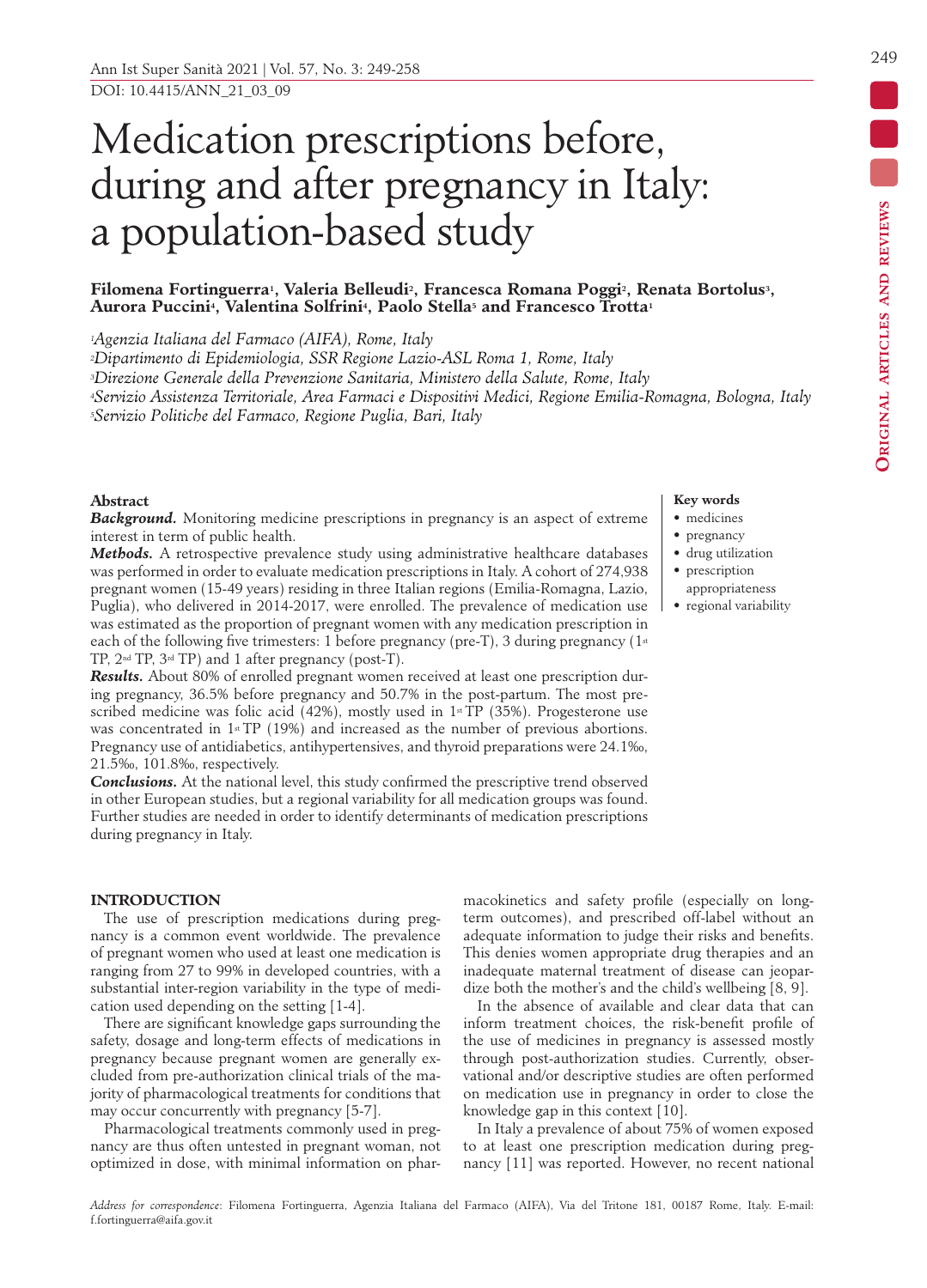data about the prevalence of medication use during pregnancy were available in Italy [12] and the information on regional variability in prescription patterns are scarce [13-17]. To fill this important knowledge gap and to better inform clinical practice in Italy, we performed a population-based study aiming to evaluate the maternal medicine prescriptions before, during and after pregnancy across three Italian regions and to investigate the inter-regional variability.

## **METHODS**

A retrospective population study using administrative healthcare databases was performed on a cohort of women aged between 15 and 49 years, who had a delivery (live births and stillbirths) in a Birth Unit from October 1st, 2014 to September 30th, 2017 and who were resident at the time of delivery in one of the following Italian regions: Emilia-Romagna (ER), a region in the North of Italy, Lazio (L), a region of Central Italy, and Puglia (P) in the South of Italy, whose total female residing population of childbearing age (15-49 years) in 2015 was 3.2 million. In the case of more than one delivery during the study period, only the first delivery was included in the study. All pregnant women were identified through the Regional Child-Birth Registry (CeDAP, *Certificato di Assistenza al Parto*) database, after linking the Regional Health Information Systems, containing data on prescriptions of all medicines reimbursed by the National Healthcare Service (NHS) in Italy. Only women covered by the Italian National Healthcare Service at least in one of the five identified trimesters were selected. Voluntary abortions and miscarriages were not included in the study, as this information were not recorded in the CeDAP database [18]. The data from the two different health care databases were combined using a deterministic record-linkage procedure based on anonymized personal identification codes, which is a procedure in line with privacy legislation [19].

The start date of pregnancy was estimated by subtracting the gestational age at delivery (defined as number of weeks of amenorrhea, as reported in the CeDAP database\*7 days) from the date of delivery. On the basis of these information the following five trimesters were identified:

• the pre-pregnancy trimester (pre-T) defined as 91 days before the start date of pregnancy;

• the I trimester of pregnancy  $(1 \times TP)$  defined as the period between 0 (the start date of pregnancy) and the day 91 following the start date of pregnancy;

• the II trimester of pregnancy  $(2<sup>nd</sup> TP)$  defined as the period between the day 92 and the day 189 from the start date of pregnancy (or date of delivery if the delivery occurred during the 2nd TP, which is within 27 weeks of gestation);

 $\bullet$  the III trimester of pregnancy ( $3rd$  TP) defined as the period between the day 190 from the start of pregnancy and the date of delivery;

• the post-pregnancy trimester (post-T) defined as the day 91 following the date of delivery.

For each woman enrolled in the study, the sociodemographic characteristics (e.g., age, nationality, education, occupational status), the clinical information related to pregnancy (e.g., gestational age and parity) and pregnancy history of the pregnant women (e.g., previous deliveries, previous cesarean sections, previous abortions) retrieved from the CeDAP database were collected.

The pharmaceutical prescriptions retrieved from the regional Health Information Systems provided in the identified five trimesters were linked. The medicines were classified according to the World Health Organization (WHO) Anatomical Therapeutic Chemical (ATC coding) classification system [20]. The use of some pharmacotherapy categories was investigated: vitamin B12 and folic acid (B03B), progestins (G03D) as medications indicated in pregnancy, antidiabetic drugs (A10), antihypertensive drugs (C02) and preparations for thyroid therapy (H03) as medications indicated for the treatment of chronic diseases. Medication dispensing records with missing information (name of medication, dispensing date) were excluded from the analysis.

The prevalence of overall medication use was estimated as the proportion of pregnant women with any medication prescription in each trimester considered. The prevalence of a specific medicine use was defined as the number of pregnant women receiving a specific medicine prescription per 100 pregnant women in the time frame of interest.

A woman was considered to be a prevalent user if she had received at least one prescription of the relevant medicine during the 3 months before the start date of pregnancy, while those who received a prescription during the pregnancy period were considered as new (incident) users.

#### **RESULTS**

A total of 337,437 pregnancies (24% of all deliveries occurred in Italy) were selected and a population of 274,938 pregnant women (81.5% of all selected pregnancies) were identified and included in the analysis (*Table 1*).

The 38% of all pregnant women were residing in Lazio, the 32% in Emilia-Romagna, and the remaining 30% in Puglia. About 33.7% of women were aged between 30 and 34 years old, while the 9.4% of women were at least 40 years old, the 7.7% of which was 45 years old and over. The 15.9% of the pregnant women was of a foreign nationality, with a higher percentage in Emilia-Romagna (29.1%). Almost 125,000 women (45.3% of the selected study population) already had a previous delivery (33.4% of which were cesarean sections). Furthermore, the 22.1% of pregnant women suffered at least one previous abortion (6.2% of these had two abortions and over). The majority of the pregnancies (92.1%) ended at term, while the 7% was a preterm pregnancy. The 1.9% of the deliveries were multiple  $(\geq 2)$ babies).

In all 221,066 pregnant women (80.4% of the selected study population) received at least one drug prescription during pregnancy: 81,807 (79.0%) women were residing in Lazio, 70,414 (79.6%) women in Emilia-Romagna, 68,845 women (83.0%) in Puglia. Furthermore, the 36.5% and 50.7% of all women received at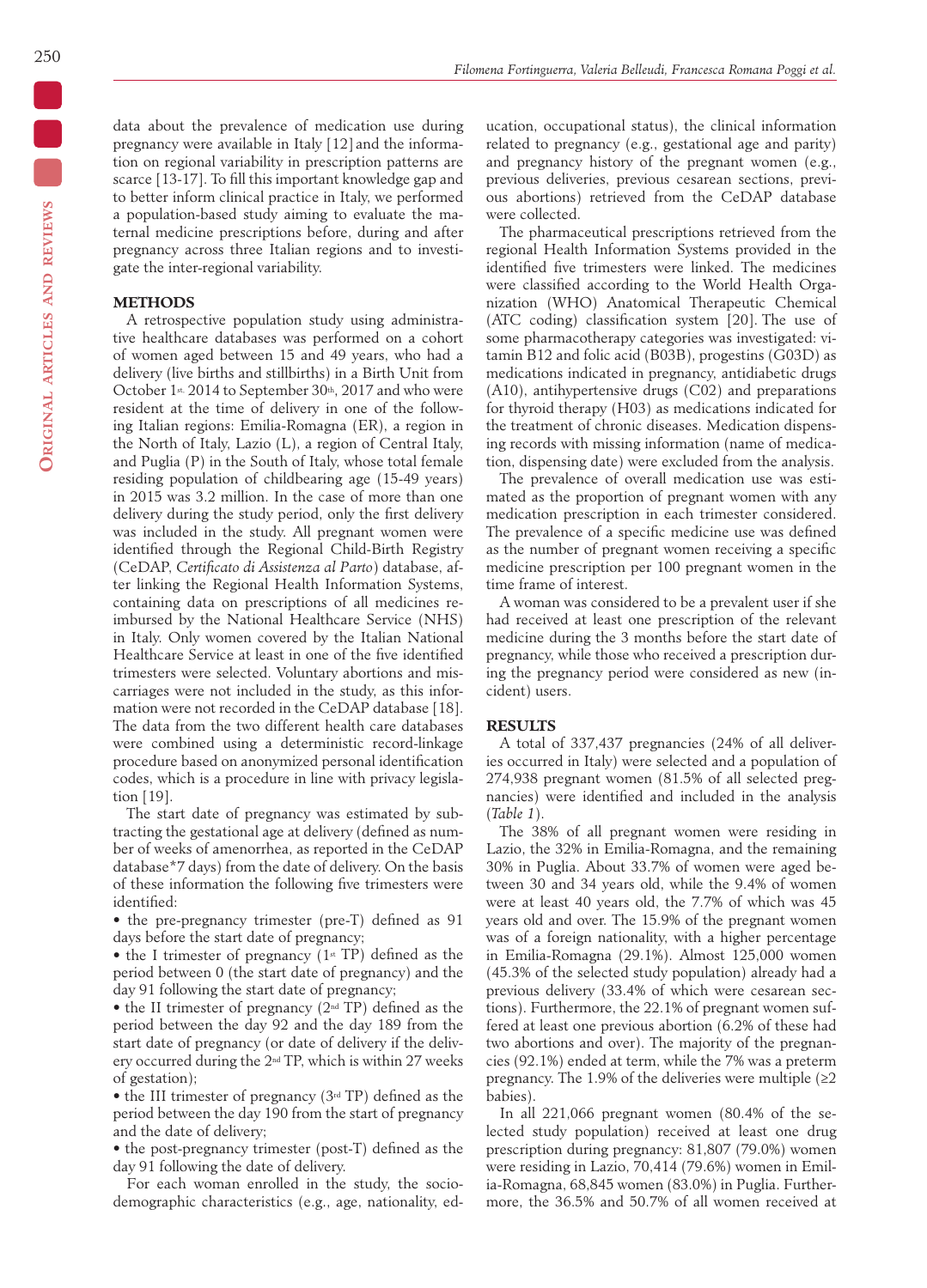#### **Table 1**

Study cohort characteristics (n=274,899)

|                       |                                               | L                     |      | <b>ER</b>  |                                                                                                                                                                                                                     | P            |          | <b>Overall</b>        |      |
|-----------------------|-----------------------------------------------|-----------------------|------|------------|---------------------------------------------------------------------------------------------------------------------------------------------------------------------------------------------------------------------|--------------|----------|-----------------------|------|
|                       |                                               | All pregnant<br>women |      |            | All pregnant<br>All pregnant<br>women<br>women<br>88,440<br>82,942<br>%<br>%<br>$\mathbf n$<br>$\mathbf n$<br>9,404<br>7,576<br>8.6<br>11.3<br>19,459<br>22.0<br>18,647<br>22.5<br>29,761<br>33.6<br>28,178<br>34.0 |              |          | All pregnant<br>women |      |
|                       |                                               | 103,556               |      |            |                                                                                                                                                                                                                     |              |          | 274,938               |      |
|                       |                                               | $\mathbf n$           | $\%$ |            |                                                                                                                                                                                                                     |              |          | $\mathbf n$           | $\%$ |
| Age group             | $\leq$ 24                                     | 7,169                 | 6.9  |            |                                                                                                                                                                                                                     |              |          | 24,149                | 8.8  |
|                       | $25 - 29$                                     | 19,266                | 18.6 |            |                                                                                                                                                                                                                     |              |          | 57,372                | 20.9 |
|                       | $30 - 34$                                     | 34,783                | 33.6 |            |                                                                                                                                                                                                                     |              |          | 92,722                | 33.7 |
|                       | 35-39                                         | 30,684                | 29.6 | 23,588     | 26.7                                                                                                                                                                                                                | 20,585       | 24.8     | 74,857                | 27.2 |
|                       | $\geq 40$                                     | 11,654                | 11.3 | 8,056      | 9.1                                                                                                                                                                                                                 | 6,128        | 7.4      | 25,838                | 9.4  |
|                       | $\geq 45$                                     | 1,038                 | 8.9  | 564        | 7.0                                                                                                                                                                                                                 | 396          | 6.0      | 1,998                 | 7.7  |
| Level of<br>education | none/elementary school<br>(s 5 years)         | 8,761                 | 8.5  | 2,106      | 2.4                                                                                                                                                                                                                 | 1,213        | 1.5      | 12,080                | 4.4  |
|                       | middle school (8 years)                       | 21,566                | 20.8 | 18,925     | 21.4                                                                                                                                                                                                                | 25,673       | 31.0     | 66,164                | 24.1 |
|                       | high school (12-13 years)                     | 47,561                | 45.9 | 38,220     | 43.2                                                                                                                                                                                                                | 36,161       | 43.6     | 121,942               | 44.4 |
|                       | bachelor degree/post-degree<br>$($ >13 years) | 25,602                | 24.7 | 29,189     | 33.0                                                                                                                                                                                                                | 19,895       | 24.0     | 74,686                | 27.2 |
|                       | Missing                                       | 66                    | 0.1  | ${\cal O}$ | $\mathcal O$                                                                                                                                                                                                        | $\mathcal O$ | $\theta$ | 66                    | 0.0  |
| Nationality           | Italian                                       | 89,780                | 86.7 | 62,828     | 70.9                                                                                                                                                                                                                | 78,572       | 94.7     | 231,180               | 84.1 |
|                       | Foreign                                       | 13,776                | 13.3 | 25,612     | 29.1                                                                                                                                                                                                                | 4,370        | 5.3      | 43,758                | 15.9 |
| Gestational           | preterm delivery (<37 weeks)                  | 7,726                 | 7.5  | 5,815      | 6.6                                                                                                                                                                                                                 | 5,738        | 6.9      | 19,279                | 7.0  |
| age                   | term delivery (37-41 weeks)                   | 94,643                | 91.4 | 81,482     | 93.2                                                                                                                                                                                                                | 76,960       | 93.1     | 253,085               | 92.1 |
|                       | post-term delivery (>41 weeks)                | 1,187                 | 1.1  | 1,143      | 0.2                                                                                                                                                                                                                 | 244          | 0.0      | 2,574                 | 0.9  |
| Previous              | No                                            | 61,655                | 59.5 | 45,732     | 51.7                                                                                                                                                                                                                | 42,975       | 51.8     | 150,362               | 54.7 |
| deliveries            | Yes                                           | 41,901                | 40.5 | 42,708     | 48.3                                                                                                                                                                                                                | 39,967       | 48.2     | 124,576               | 45.3 |
|                       | Cesarean section                              | 15,448                | 36.9 | 10,206     | 23.9                                                                                                                                                                                                                | 15,921       | 39.8     | 41,575                | 33.4 |
| Previous              | $\mathbf 0$                                   | 79,575                | 76.8 | 66,261     | 74.9                                                                                                                                                                                                                | 68,308       | 82.4     | 214,144               | 77.9 |
| abortions             | $\mathbf{1}$                                  | 17,434                | 16.8 | 15,764     | 17.8                                                                                                                                                                                                                | 10,479       | 12.6     | 43,677                | 15.9 |
|                       | $2+$                                          | 6,547                 | 6.3  | 6,415      | 7.3                                                                                                                                                                                                                 | 4,155        | 5.0      | 17,117                | 6.2  |
| Parity                | $\mathbf{1}$                                  | 101,404               | 97.9 | 86,845     | 98.2                                                                                                                                                                                                                | 81,424       | 98.2     | 269,673               | 98.1 |
|                       | $2+$                                          | 2,152                 | 2.1  | 1,595      | 1.8                                                                                                                                                                                                                 | 1,518        | 1.8      | 5,265                 | 1.9  |

L: Lazio; ER: Emilia-Romagna; P: Puglia.

least one drug prescription in the pre-T and in post-T respectively. The number of women receiving at least one drug prescription showed an increasing trend with increasing age in all the pregnancy trimesters and in the considered pre-T and post-T, even if in lower percentage for all age groups (*Table 1S, available online as Supplementary material*). The medicines belonging to the category of drugs for blood and hematopoietic organs (ATC B) were the most prescribed medications during pregnancy, with a peak of prevalence of 39.2% in the 1st TP, followed by antimicrobials for systemic use (ATC J) with a peak of  $22.4\%$  in the  $2<sup>nd</sup>$  TP and by medicines belonging to the category of drugs for genitourinary system and sex hormones (ATC G) with a peak of prevalence of 19.8% in the 1st TP (*Figure 1*).

About 10% of the overall pregnant women included

in the study population was prescribed exclusively with vitamins, minerals, and antianemic preparations purchased also as over the counter (OTC) medications.

Among the top 30 medicines most prescribed during pregnancy, 9 drugs were antimicrobials for systemic use (J), 6 were drugs for blood and blood-forming organs (B), 4 were drugs for alimentary tract and metabolism (A), 3 were drugs for genitourinary system and sex hormones (G) and 3 were drugs for to systemic hormonal preparations, excluding sex hormones and insulins (H) (*Table 2*).

The most prescribed medication during pregnancy was folic acid with an overall percentage of 41.9% of women receiving at least one prescription, ranging from the maximum of  $35.0\%$  in the 1st TP to the minimum of 11.4% in the 3rd TP; only the 6% of women received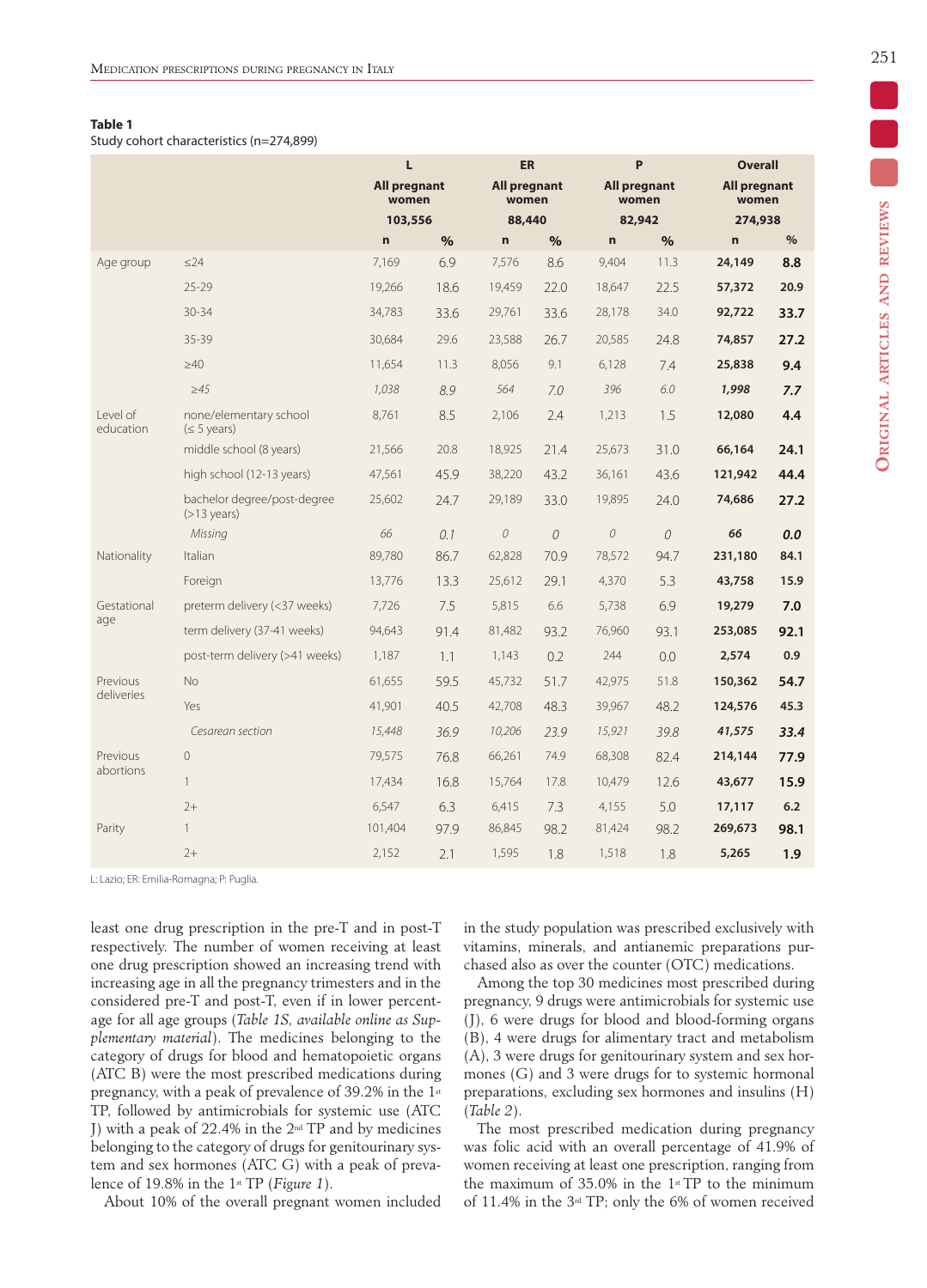

#### **Figure 1**

Medication prescription trends per ATC (I level) before, during and after pregnancy.

at least one prescription in the pre-T. Some regional variability was found in 1<sup>st</sup> TP (ER-39.4%; A-35.6%; L-30.7%) and in pre-T (ER-7.1%; L-6.7%; A-4.7%), when the use of folic acid was most recommended [21- 23].

The antimicrobial for systemic use were the second most prescribed medication group during pregnancy, with a peak (22.4%) of prescription rate observed in the 2nd TP increasing with maternal age: 17.8% in women under 35 years of age, 27.9% in women between 35 and 39 years, and 33.0% in women 40 years old and over (*Figure 2*). Azithromycin and amoxicillin/clavulanic acid were the most prescribed agents (*Table 2*).

The progesterone and hydroxyprogesterone, medicines both mainly prescribed for the treatment of woman at risk of miscarriage or preterm delivery, were the second and eleventh most prescribed drugs during pregnancy in the selected study population, with an overall percentage of women receiving a prescription during pregnancy of 22.3% and 5.8%, respectively (*Table 2*). Particularly, the users of progesterone were mainly concentrated in  $1$ <sup>st</sup> TP with the 18.2% of pregnant women receiving at least one prescription, while the percentage progressively decreased in 2nd TP (7.3%) and in 3rd TP  $(2.6\%)$ . The prescription of progestins during the 1<sup>st</sup> TP showed an increasing trend in relation to the number of previous abortions, ranging from 18.3% in women with no previous abortion to 28.2% for women with 2 abortions and over, with a different range within each considered Italian region: Δ=4% in Puglia (from 28.2% to 32.2%), Δ=10% in Emilia-Romagna (from 10.1% to 20.1%) and Δ=17% in Lazio (from 16.6% to 33.5%) (*Figure 3*).

The overall distribution of pregnant women with at least one prescription of medications indicated for the treatment of chronic diseases (antidiabetics, antihypertensives and preparations for thyroid therapy) during pregnancy was shown in *Table 3*. The mean prevalence for antidiabetics was 24.1 per 1,000 pregnant women, ranging from a maximum of 26.5 in Lazio to 20.5 in Puglia, 21.5 per 1,000 for anti-hypertensives, ranging from the maximum of 33.6 in Lazio to 11.9 in Puglia, 101.8 per 1,000 for thyroid preparations, with a range from 122.8 in Emilia-Romagna to 71.1 in Puglia.

Comparing to the number of prevalent users, expression of a preconception chronic treatment, Emilia-Romagna had the highest percentage of new users in pregnancy of both antidiabetic drugs and thyroid preparations, respectively 83.5% and 63.4%, while Puglia had the lowest percentage, respectively 68.1% and 44.5%. The Lazio had the highest percentage of new users in pregnancy of anti-hypertensive drugs (81.5%), followed by Puglia (68.1%) and Emilia-Romagna (63.6%).

Nifedipine (calcium channel blocker) and methyldopa (centrally acting antiadrenergic agent) were the most prescribed medications in the category of antihypertensives, ranking among the top 30 most prescribed medications, in line with the choice of antihypertensives compatible with pregnancy [24-26],while the most prescribed medicine among preparations for thyroid therapy was levothyroxine sodium, a thyroid preparation indicated in the treatment of hypothyroidism, which was the sixth most prescribed drugs in pregnancy with a prevalence of 10% in pregnancy. No antidiabetic drug was found among the top 30 most prescribed medications during pregnancy (*Table 2*).

#### **DISCUSSION**

Between 2014 and 2017 in Italy an overall of 80.4% of women received at least one medication prescription during pregnancy period, ranging from the 83% of Puglia region to the 79,0% of Lazio region.

The prevalence of overall medication prescription throughout the study period varied by trimester and by cohort demographic characteristics, showing the same clear change pattern across all the trimesters in all the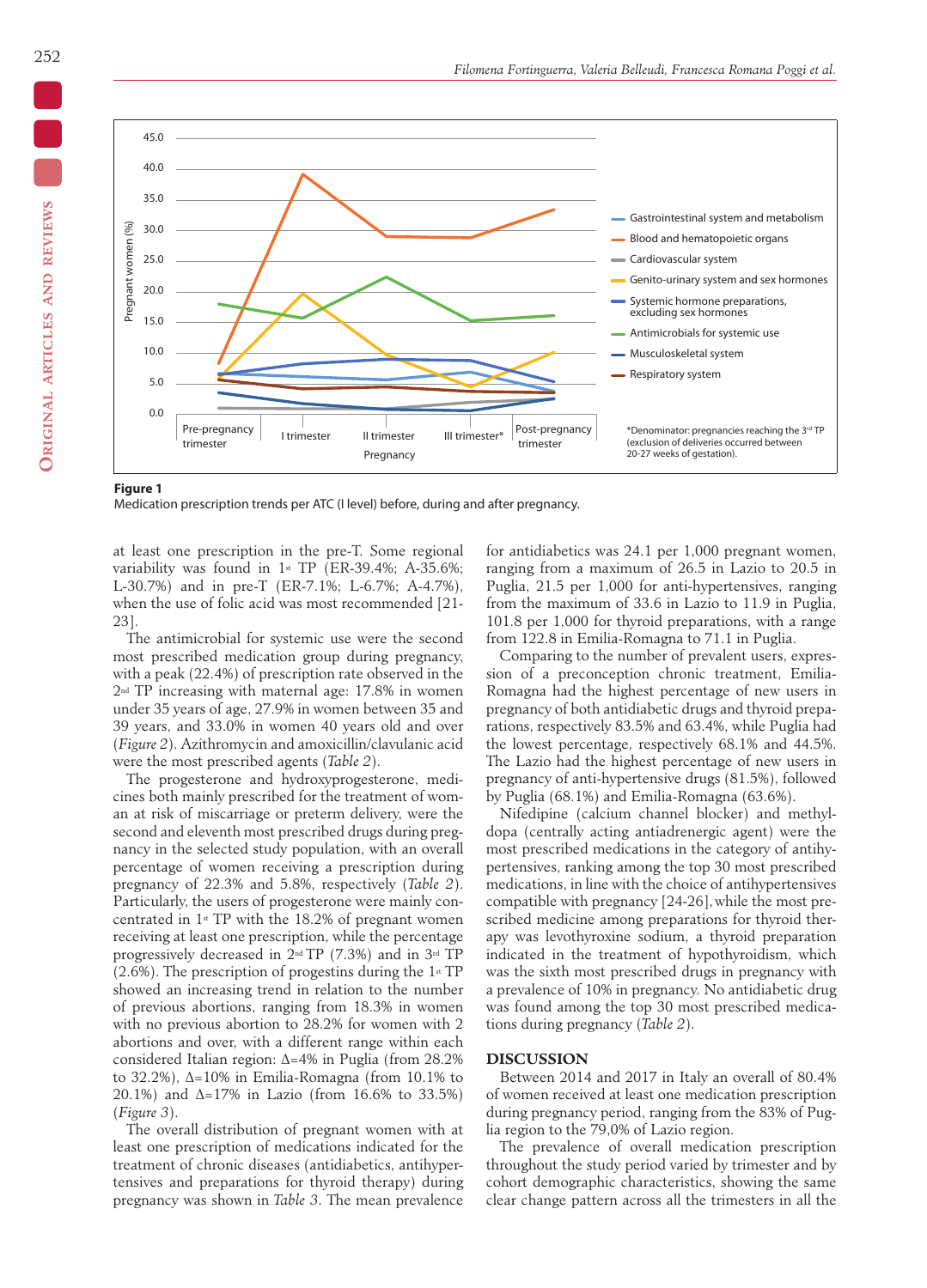#### **Table 2**

The most prescribed 30 medications during pregnancy: analysis by pregnancy trimester

|                | <b>ATC</b>     | <b>Drug</b>                   | Pregnancy   |      | $1st$ TP     |      | 2 <sup>nd</sup> TP |               | 3rd TP*     |               |
|----------------|----------------|-------------------------------|-------------|------|--------------|------|--------------------|---------------|-------------|---------------|
|                |                |                               | $\mathbf n$ | $\%$ | $\mathbf{r}$ | %    | n.                 | $\frac{9}{6}$ | $\mathbf n$ | $\frac{9}{6}$ |
| $\overline{1}$ | B03BB01        | folic acid                    | 115,086     | 41.9 | 96,103       | 35.0 | 51,974             | 18.9          | 30,895      | 11.2          |
| $\overline{2}$ | G03DA04        | progesterone                  | 61,274      | 22.3 | 49,944       | 18.2 | 20,081             | 7.3           | 7,246       | 2.6           |
| 3              | B03AA07        | ferrous sulfate               | 59,498      | 21.6 | 7,138        | 2.6  | 27,524             | 10.0          | 42,426      | 15.4          |
| $\overline{4}$ | J01FA10        | azithromycin                  | 36,413      | 13.2 | 10,729       | 3.9  | 23,049             | 8.4           | 4,679       | 1.7           |
| 5              | J01CR02        | amoxicillin/clavulanic acid   | 33,689      | 12.3 | 11,270       | 4.1  | 13,418             | 4.9           | 12,910      | 4.7           |
| 6              | H03AA01        | levothyroxine sodium          | 27,614      | 10.0 | 15,807       | 5.7  | 20,585             | 7.5           | 18,200      | 6.6           |
| 7              | J01XX01        | fosfomycin                    | 25,892      | 9.4  | 7,645        | 2.8  | 12,292             | 4.5           | 9,234       | 3.4           |
| 8              | <b>J01CA04</b> | amoxicillin                   | 20,279      | 7.4  | 5,706        | 2.1  | 9,610              | 3.5           | 6,797       | 2.5           |
| 9              | R03BA01        | beclometasone                 | 18,790      | 6.8  | 5,789        | 2.1  | 8,054              | 2.9           | 6,647       | 2.4           |
| 10             | <b>B01AB05</b> | enoxaparin                    | 16,151      | 5.9  | 5,715        | 2.1  | 7,181              | 2.6           | 13,497      | 4.9           |
| 11             | G03DA03        | hydroxyprogesterone           | 15,809      | 5.8  | 7,157        | 2.6  | 9,029              | 3.3           | 5,419       | 2.0           |
| 12             | <b>B01AC06</b> | acetylsalicylic acid          | 10,876      | 4.0  | 7,560        | 2.7  | 6,965              | 2.5           | 2,998       | 1.1           |
| 13             | H02AB01        | betamethasone                 | 8,217       | 3.0  | 2,149        | 0.8  | 2,028              | 0.7           | 4,546       | 1.7           |
| 14             | A02BX13        | alginic acid                  | 7,877       | 2.9  | 2,940        | 1.1  | 3,544              | 1.3           | 3,824       | 1.4           |
| 15             | H02AB07        | prednisone                    | 6,874       | 2.5  | 5,290        | 1.9  | 2,423              | 0.9           | 1,625       | 0.6           |
| 16             | <b>J01DD08</b> | cefixime                      | 6,418       | 2.3  | 2,155        | 0.8  | 2,421              | 0.9           | 2,254       | 0.8           |
| 17             | J01CA01        | ampicillin                    | 5,252       | 1.9  | 967          | 0.4  | 2,179              | 0.8           | 2,376       | 0.9           |
| 18             | G03CA03        | estradiol                     | 5,046       | 1.8  | 5,032        | 1.8  | 292                | 0.1           | 27          | 0.0           |
| 19             | A02AD02        | magaldrate                    | 4,979       | 1.8  | 2,148        | 0.8  | 1,738              | 0.6           | 1,824       | 0.7           |
| 20             | <b>B01AB06</b> | nadroparin                    | 4,559       | 1.7  | 2,120        | 0.8  | 2,222              | 0.8           | 3,417       | 1.2           |
| 21             | J01FA09        | clarithromycin                | 3,958       | 1.4  | 1,823        | 0.7  | 1,094              | 0.4           | 1,184       | 0.4           |
| 22             | A11CC05        | colecalciferol                | 3,890       | 1.4  | 1,819        | 0.7  | 1,728              | 0.6           | 1,690       | 0.6           |
| 23             | M01AE03        | ketoprofen                    | 3,477       | 1.3  | 1,959        | 0.7  | 1,073              | 0.4           | 879         | 0.3           |
| 24             | R03AC02        | salbutamol                    | 3,439       | 1.3  | 1,444        | 0.5  | 1,476              | 0.5           | 1,137       | 0.4           |
| 25             | B03AA01        | ferrous glycine sulfate       | 3,231       | 1.2  | 363          | 0.1  | 1,626              | 0.6           | 2,173       | 0.8           |
| 26             | J06BB01        | anti-D (rh)<br>immunoglobulin | 3,178       | 1.2  | 220          | 0.1  | 1,016              | 0.4           | 2,104       | 0.8           |
| 27             | C08CA05        | nifedipine                    | 2,701       | 1.0  | 340          | 0.1  | 837                | 0.3           | 2,326       | 0.8           |
| 28             | A02BC02        | pantoprazole                  | 2,601       | 0.9  | 1,756        | 0.6  | 693                | 0.3           | 701         | 0.3           |
| 29             | C02AB01        | methyldopa (levorotatory)     | 2,496       | 0.9  | 539          | 0.2  | 937                | 0.3           | 2,137       | 0.8           |
| 30             | J02AC01        | fluconazole                   | 2,433       | 0.9  | 1,437        | 0.5  | 653                | 0.2           | 427         | 0.2           |

ATC: Anatomical Therapeutic Chemical Classification system.

TP: trimester during pregnancy.

\*Denominator: pregnancies reaching the 3rd TP (exclusion of deliveries occurred between 20-27 weeks of gestation).

regions considered. In general, we found a more intense medication use during the  $1$ <sup>st</sup> TP (59.1%) in all regions (Puglia: 63.7%, Emilia-Romagna: 59.6%, Lazio: 55.0%) and an increase in overall prescription rate with the maternal age until a maximum of 86.9% in pregnant women of 40 years and over (Puglia: 89.3%, Lazio: 86.9%, Emilia-Romagna: 85.1%).

The peak of prevalence in the  $1$ <sup>st</sup> TP was mainly due to a potentially higher demand for medication treatment indicated in early pregnancy (such as iron preparations, folic acid, vitamins and progestins). The prevalence of folic acid use was very low during the preconception period (6.2%) and highest after pregnancy confirmation

within the  $1$ <sup>st</sup> TP (35.0%), probably because women do not plan their pregnancy or do not request a preconception medical visit [27] (*Figure 2*).

Although the real consumption of folic acid in this study was probably underestimated because of non-reimbursed OTC medications and vitamin supplements [28], a noteworthy low prescription rate and regional variability was found in both pre-T and 1<sup>st</sup> TP periods, showing a national and regional clinical practice far from the recommendations of national and international clinical guidelines on the prevention of neural tube defects, that recommend a daily supplementation with 0.4 mg of folic acid in women who is planning to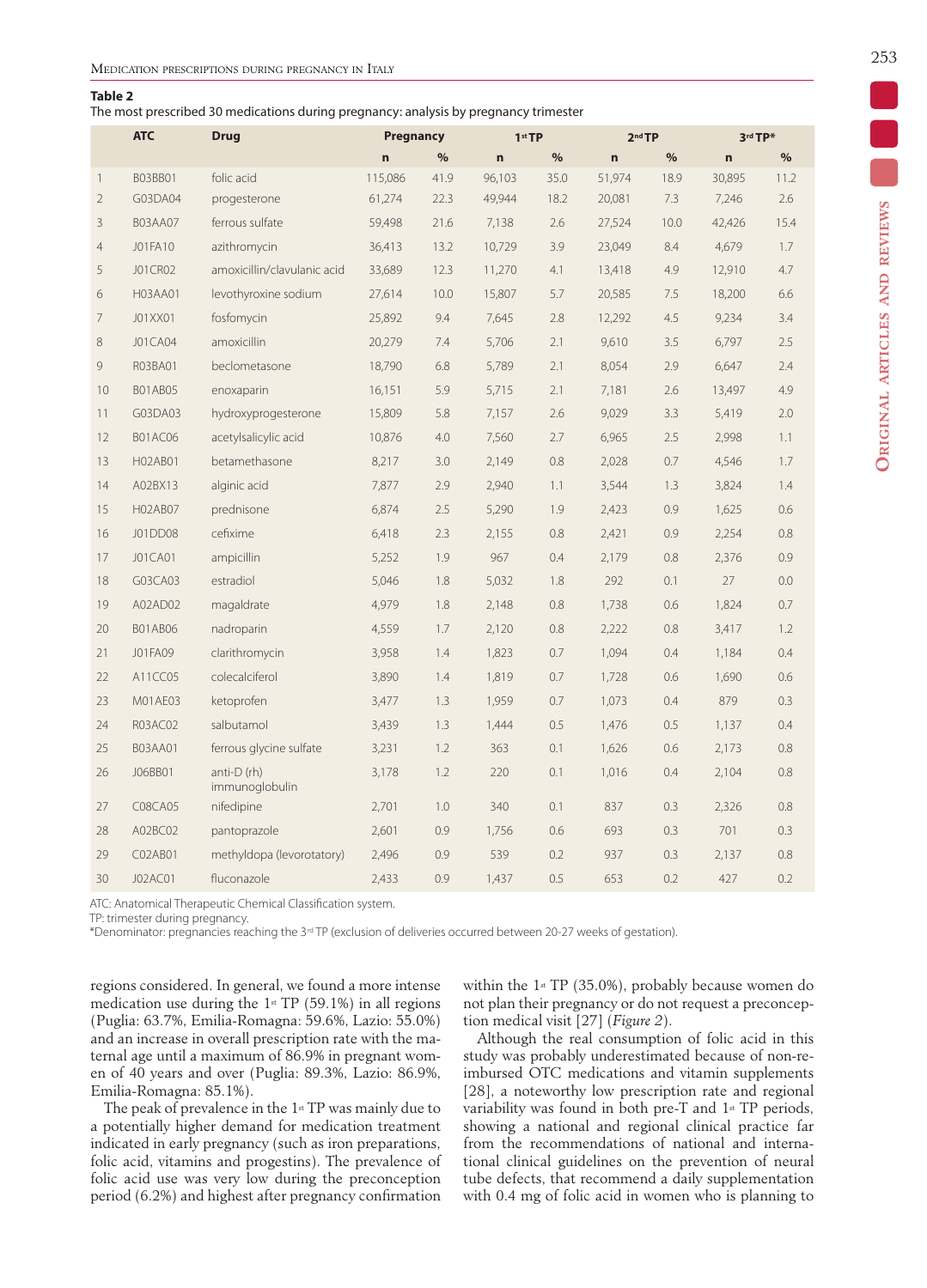

**Figure 2**

Prescription trends of antibiotics for systemic use before, during and after pregnancy.

become pregnant at least one month before the conception and until 12 weeks of gestation, in order to reduce the risk of neural tube defects and other congenital anomalies in their infants [21-23].

As regard to progestins, a proportion of 22.3% of women was exposed to progesterone during pregnancy, mainly concentrated in the  $1$ <sup>st</sup> TP (18.2%), probably in an attempt to prevent an early pregnancy loss (*Figure 3*). The prescriptive trends were in line with the number of previous abortions reported in the maternal pregnancy history for all regions, even if different variations were found within each region. In particular, a high prescription prevalence of progestins were observed in Puglia region, which has almost 30% of women receiving one or more prescriptions regardless of the number of previous maternal abortions.

The use of progestins, in particular in the prevention of non-recurrent miscarriage, is worthy of attention because the appropriateness of the clinical use in terms

of efficacy is still widely debated. In 2009 the World Health Organization (WHO) recommended not to prescribe progestogens for preventing miscarriages. In 2015 the American College of Obstetricians and Gynecologists (ACOG) Guideline stated that conclusive evidence supporting progestins use to avoid early pregnancy loss is lacking and that women who have experienced at least three prior pregnancy losses may benefit from progesterone therapy in the first trimester [29]. This recommendation is supported by the results of recent large randomized clinical trials, which reported no evidence of efficacy for these medications [30-32]. On the other hand, recent systematic reviews, concerning the efficacy of progesterone use in the treatment of miscarriage and in the prevention of preterm birth, suggest a probable efficacy, even in the early stages of pregnancy [33-36]. The use of progestins remains controversial and conclusive evidence supporting their use in lowering the risk of miscarriages is still lacking. The



**Figure 3**

Progestin prescription trends during first trimester of pregnancy per region and number of previous abortions.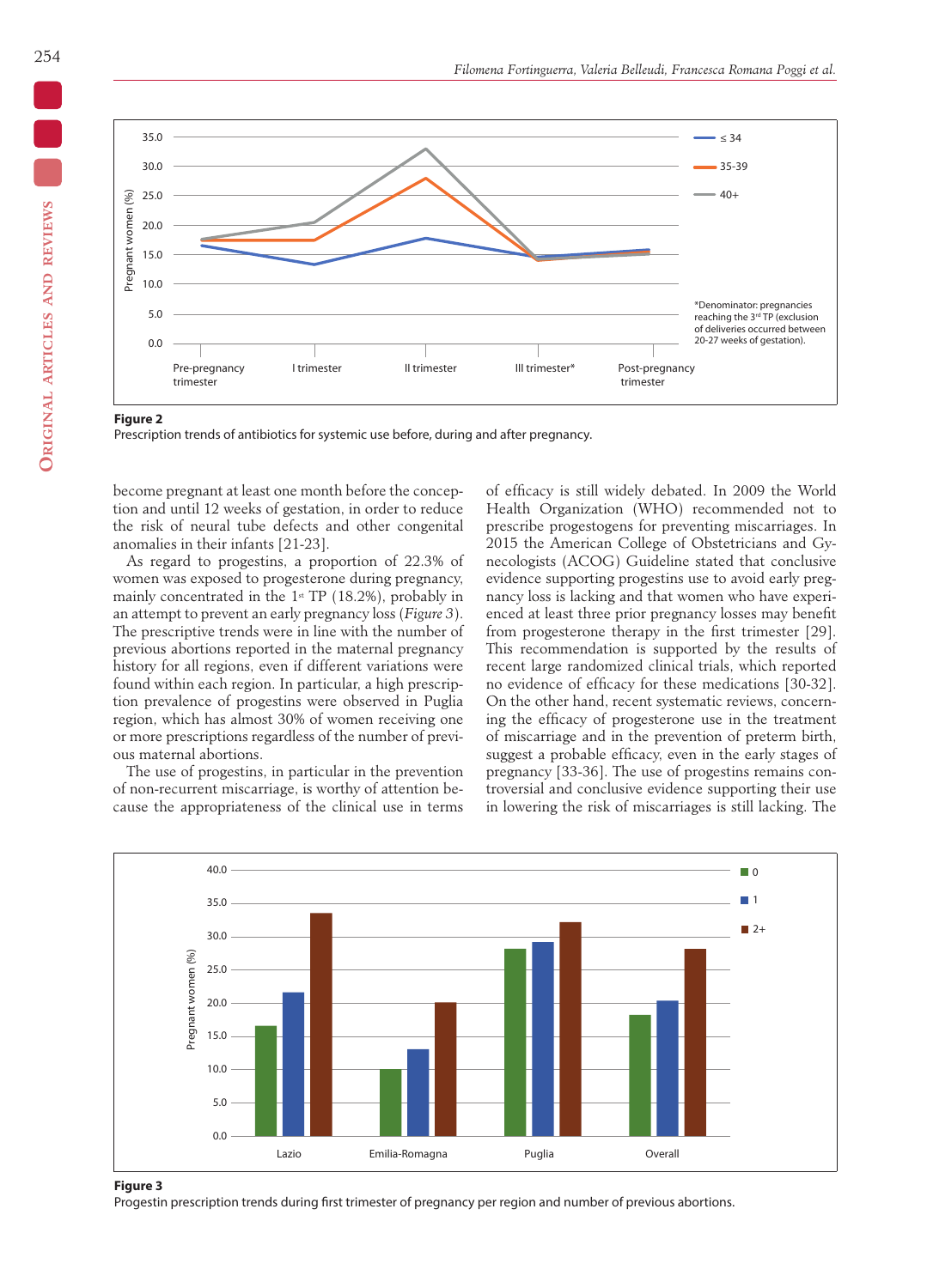persistence of this inappropriate prescriptive habit in Italy makes the monitoring of medication prescriptions in this therapeutic area necessary in order to avoid inappropriate use.

In our study antimicrobials for systemic use were the second most prescribed medications during pregnancy (peak of 22,4% in the 2nd TP), even if the observed rate is lower than other European countries (27-40%) [37- 40]. Given the growing problem of bacterial resistance, the use of antibiotics during pregnancy would require more attention in terms of appropriate use [41]. Therefore, there is an urgent need to understand the motivation for the peak of antibiotic prescription rate in the 2nd TP.

As regard medications for chronic diseases, regional differences were found in prescription of antidiabetics, antihypertensives and thyroid preparations, with the highest regional variability observed for antihypertensive therapy (Lazio: 33.6 per 1,000 pregnant women; Emilia-Romagna: 16.4; Puglia: 11.9) (*Table 3*).

A decrease in the rate of prevalent users of antidiabetic and antihypertensive drugs during pregnancy (in particular in the II and III trimesters) was observed in all regions. Furthermore, nearly half of the women suspended the antihypertensive therapy before pregnancy and this could be a reason of concern for the health consequences for mothers and foetus. On the contrary, new users in pregnancy increased, covering 60-80% of women who received prescriptions of these drugs during pregnancy.

The increase proportion of the new users in pregnancy for antidiabetic or antihypertensive therapy, even with regional differences, may indicate an increasing number of women firstly diagnosed at their first prenatal medical visit with a chronic disease (such as diabetes mellitus or hypertension) or an incidence of some pregnancy-related acute problems (such as gestational diabetes, hypertension or preeclampsia) [42, 43], while the proportion of new user of thyroid preparations seems to suggest an increasing number of pregnant women being diagnosed with subclinical hypothyroidism in pregnancy, requiring a thyroid hormone replacement therapy, as recommended by clinical national and international guidelines on management of thyroid disease during pregnancy and the postpartum [44, 45] (*Table 2S, available online as Supplementary material*).

Generally, the overall rate of medication prescriptions, as well as the prescription patterns, observed in our large cohort of Italian pregnant women are generally comparable with medication prescriptive trends observed in other European population-based studies [46] reporting rates of 69.2-79.1% in the Netherlands, 85.2-96% in Germany and 89.9% in French population [47-49].

The strength of our study is the availability of the medication prescription data in pregnancy from three different Italian regions, which are representative of all geographical areas (Emilia-Romagna region for the North of Italy, Lazio region for the Centre, and Puglia region for the South). Previous population-based studies conducted in Italy were limited to a single Italian region [13-16]. To our knowledge, this is the largest and most representative population-based study illustrating the medication prescription during pregnancy in Italy.

A limitation of the study is that our data were referred only to prescription of medicines reimbursed by the Italian National Health Service, excluding overthe-counter (OTC) and non-reimbursed medications (i.e. vitamin supplements), that may lead to an underestimation of medication use among the target population. On the other hand, the medication use in the real world could be over-estimated, in case the medicine is dispensed but not actually taken by the pregnant woman. Although several studies based on administrative data consider drug dispensation as a good "*proxy*" measure for medication use [50-51], it cannot be considered a direct measure of real maternal drug exposure rate.

Finally, our administrative databases do not provide information on drug use in pregnancies ended in a miscarriage or induced abortion, as well as no information on therapeutic indications for drug prescribing were

#### **Table 3**

New and prevalent users in pregnancy of antidiabetics, antihypertensives and thyroid preparations by region

| <b>During</b><br>pregnancy |       | <b>Antidiabetics drugs</b><br>$(24.1\%)$ |       |       | <b>Antihypertensive drugs</b><br>$(21.5\%)$ |       |       | <b>Thyroid preparations</b><br>$(101.8\%)$ |       |  |  |
|----------------------------|-------|------------------------------------------|-------|-------|---------------------------------------------|-------|-------|--------------------------------------------|-------|--|--|
| n per 1,000 pregnant women |       |                                          |       |       |                                             |       |       |                                            |       |  |  |
|                            | L     | <b>ER</b>                                | P     | L     | <b>ER</b>                                   | P     | L     | <b>ER</b>                                  | P     |  |  |
| New users                  | 19.4  | 20.7                                     | 14.0  | 27.3  | 10.4                                        | 8.1   | 62.9  | 77.8                                       | 31.6  |  |  |
| Prevalent users            | 7.2   | 4.1                                      | 6.6   | 6.2   | 6.0                                         | 3.8   | 45.5  | 45.0                                       | 39.5  |  |  |
| Total                      | 26.5  | 24.7                                     | 20.5  | 33.6  | 16.4                                        | 11.9  | 108.4 | 122.8                                      | 71.1  |  |  |
| % prevalent and new users  |       |                                          |       |       |                                             |       |       |                                            |       |  |  |
|                            | L     | <b>ER</b>                                | P     | L     | <b>ER</b>                                   | P     | L     | <b>ER</b>                                  | P     |  |  |
| New users                  | 73.0  | 83.5                                     | 68.1  | 81.5  | 63.6                                        | 68.1  | 58.0  | 63.4                                       | 44.5  |  |  |
| Prevalent users            | 27.0  | 16.5                                     | 31.9  | 18.5  | 36.4                                        | 31.9  | 42.0  | 36.6                                       | 55.5  |  |  |
| Total                      | 100.0 | 100.0                                    | 100.0 | 100.0 | 100.0                                       | 100.0 | 100.0 | 100.0                                      | 100.0 |  |  |

L: Lazio; ER: Emilia-Romagna; P: Puglia.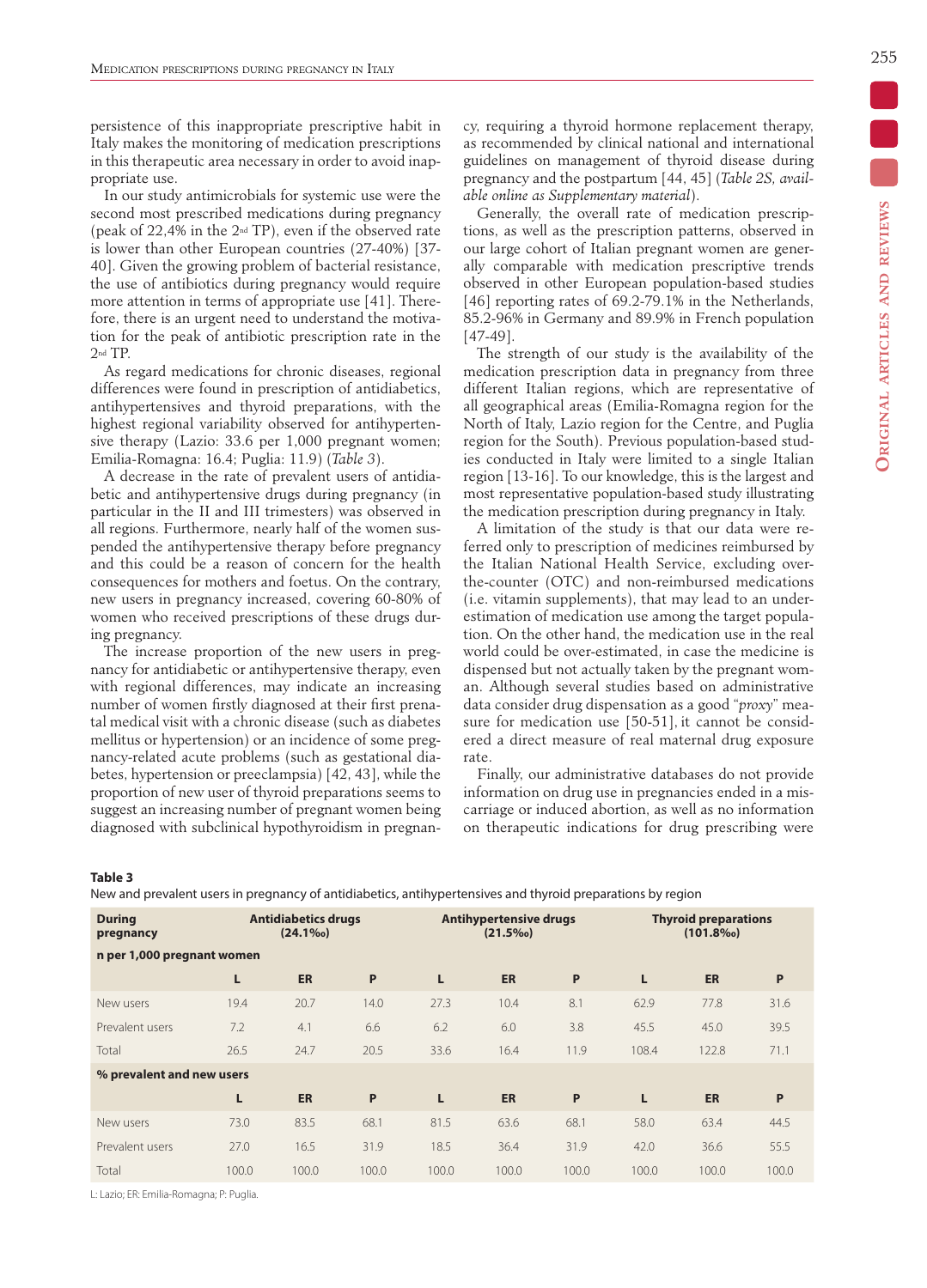available, consequently we were not able to investigate the medication use patterns more in depth. On the other hand, the population-based approach together with a large cohort of pregnant women enrolled, which is geographically representative of the whole Italian context could be considered a very strong point for this study.

### **CONCLUSIONS**

This study showed that pregnancy medication use is very common in Italy. Eight in 10 pregnant women was prescribed with at least one medication, with an increasing trend in the 1st TP, therefore recommending cautious in drug prescribing for women in the childbearing age. The evaluation and monitoring of medicine prescriptions in the preconception period, during pregnancy and after childbirth are aspects of extreme interest in term of public health.

Given the limited information on medication use during pregnancy in Italy, this study could be periodically replicated, even involving more and different regions of the country, with the objectives of monitoring some critical aspects of drug prescribing in pregnancy, as well as to detect and investigate the observed regional variability in the prescription patterns, in order to identify all the determinants of the drug prescriptions, also in terms of appropriateness of use [52].

#### **REFERENCES**

- 1. Collaborative Group on Drug Use in Pregnancy (C.G.D.U.P.). Medication during pregnancy: an intercontinental cooperative study. Int J Gynaecol Obstet. 1992;39(3):185-96.
- 2. Daw JR, Hanley GE, Greyson DL, Morgan SG. Prescription drug use during pregnancy in developed countries: a systematic review. Pharmacoepidemiol Drug Saf. 2011;20(9):895-902. doi: 10.1002/pds.2184
- 3. Lupattelli A, Spigset O, Twigg MJ, Zagorodnikova K, Mårdby AC, Moretti ME, Drozd M, Panchaud A, Hämeen-Anttila K, Rieutord A, Gjergja Juraski R, Odalovic M, Kennedy D, Rudolf G, Juch H, Passier A, Björnsdóttir I, Nordeng H. Medication use in pregnancy: a crosssectional, multinational web-based study. BMJ Open 2014;4(2):e004365. doi: 10.1136/bmjopen-2013-004365
- 4. Haas DM, Marsh DJ, Dang DT, Parker CB, Wing DA, Simhan HN, Grobman WA, Mercer BM, Silver RM, Hoffman MK, Parry S, Iams JD, Caritis SN, Wapner RJ, Esplin MS, Elovitz MA, Peaceman AM, Chung J, Saade GR, Reddy UM. Prescription and other medication use in pregnancy. Obstet Gynecol. 2018;131(5):789-98. doi: 10.1097/AOG.0000000000002579
- 5. Sheffield JS, Siegel D, Mirochnick M, Heine RP, Nguyen C, Bergman KL, Savic RM, Long J, Dooley KE, Nesin M. Designing drug trials: considerations for pregnant women. Clin Infect Dis. 2014;59(Suppl 7):S437-44. doi. org/10.1093/cid/ciu709
- 6. Shields KE, Lyerly AD. Exclusion of pregnant women from industry-sponsored clinical trials. Obstet Gynecol. 2013;122(5):1077-81. doi: 10.1097/ AOG.0b013e3182a9ca67
- 7. Scaffidi J, Mol BW, Keelan JA. The pregnant women as a drug orphan: a global survey of registered clinical trials

#### *Authors' contributions*

All the authors contributed to the study conception and design. VB, FRP, AP, VS and PS performed data collection and analysis. VB coordinated the analysis and prepared the final version of tables and figures included in the manuscript. FF drafted the first version of the manuscript. RB contributed to interpretation of data. All authors read, commented, revised and approved the final version of the manuscript.

### *Conflict of interest*

All authors declared no potential conflicts of interest with respect to the research, authorship and/or publication of this article.

#### *Funding information*

All authors declared no financial support for this work that could have influenced its outcome.

#### *Disclaimer*

The views expressed in this article are the personal views of the authors and may not be understood or quoted as being made on behalf of or reflecting the position of the respective authors' organization.

*Received* on 29 March 2021. *Accepted* on 16 July 2021.

> of pharmacological interventions in pregnancy. BJOG. 2017;124(1):132-40. doi: 10.1111/1471-0528.14151

- 8. Legro RS. Introduction: on-label and off-label drug use in reproductive medicine. Fertil Steril. 2015;103(3):581-2. doi: 10.1016/j.fertnstert.2015.01.028
- 9. Laroche ML, Blin A, Coubret A, Grau M, Roux B, Aubard Y. Off-label prescribing during pregnancy in France: the NéHaVi cohort. Int J Clin Pharmacol Ther. 2020;58(4):198-208. doi: 10.5414/CP203578
- 10. Stock SJ, Norman JE. Medicines in pregnancy. F1000Res 2019;8: F1000 Faculty Rev-911. doi: 10.12688/f1000research.17535.1
- 11. Donati S, Baglio G, Spinelli A, Grandolfo ME. Drug use in pregnancy among Italian women. E J Clin Pharmacol. 2000;56(4):323-8. doi.org/10.1007/s002280000149
- 12. Bonati M, Bortolus R, Marchetti F, Romero M, Tognoni G. Drug use in pregnancy: an overview of epidemiological (drug utilization) studies. Eur J Clin Pharmacol. 1990;38(4):325-8. doi: 10.1007/BF00315569
- 13. Ventura M, Maraschini A, D'Aloja P, Kirchmayer U, Lega I, Davoli M, Donati S. Drug prescribing during pregnancy in a central region of Italy, 2008-2012. BMC Public Health 2018;18(1):623. doi: 10.1186/s12889-018- 5545-z
- 14. D'Amore C, Trotta F, Da Cas R, Zocchetti C, Cocci A, Traversa G. Antihypertensive drug use during pregnancy: a population based study. Ann Ist Super Sanità. 2015;51(3):236-43. doi: 10.4415/ANN\_15\_03\_12
- 15. Gagne JJ, Maio V, Berghella V, Louis DZ, Gonnella JS. Prescription drug use during pregnancy: a populationbased study in Regione Emilia-Romagna, Italy. Eur J Clin Pharmacol. 2008;64(11):1125-32. doi: 10.1007/s00228- 008-0546-y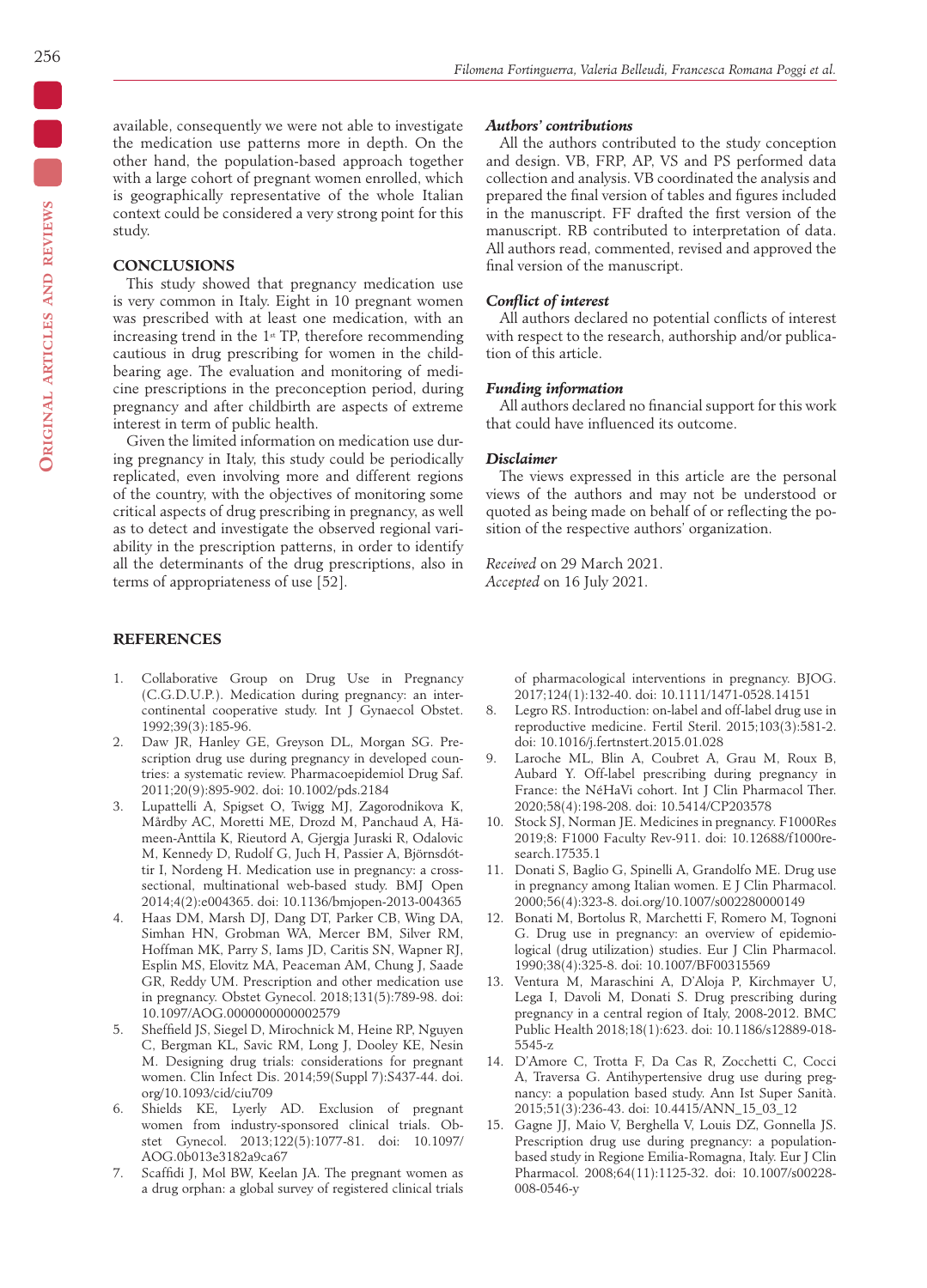- 16. Valent F, Gongolo F, Deroma L, Zanier L. Prescription of systemic antibiotics during pregnancy in primary care in Friuli Venezia Giulia, Northeastern Italy. J Matern Fetal Neonatal Med. 2015;28(2):210-5. doi: 10.3109/14767058.2014.906572
- 17. Navaro M, Vezzosi L, Santagati G, Angelillo IF. Collaborative Working Group. Knowledge, attitudes, and practice regarding medication use in pregnant women in Southern Italy. PLoS One 2018;13(6):e0198618. doi: 10.1371/journal.pone.0198618
- 18. Boldrini R, Di Cesare M, Basili F, Messia I, Giannetti A. Certificato di assistenza al parto (CeDAP) Analisi dell'evento nascita - Anno 2016. 2019. Available from: www.salute.gov.it/imgs/C\_17\_pubblicazioni\_2881\_allegato.pdf.
- 19. Regulation (EU) 2016/679 of the European Parliament and of the Council of 27 April 2016 on the protection of natural persons with regard to the processing of personal data and on the free movement of such data, and repealing Directive 95/46/EC (General Data Protection Regulation) Available from: https://eur-lex.europa.eu/legalcontent/EN/TXT/?uri=CELEX:02016R0679-20160504.
- 20. WHO Collaborating Centre for Drug Statistics Methodology. Anatomical Therapeutic Chemical (ATC) index with Defined Daily Doses (DDDs) 2020. Available from: www.whocc.no/atc\_ddd\_index/.
- 21. Network Italiano Promozione Acido Folico per la Prevenzione Primaria di Difetti Congeniti. Raccomandazione per la riduzione del rischio di difetti congeniti 2015. Available from: http://old.iss.it/binary/acid4/cont/raccomandazione.pdf.
- 22. Wilson RD; Genetics Committee, Wilson RD, Audibert F, Brock JA, Carroll J, Cartier L, Gagnon A, Johnson JA, Langlois S, Murphy-Kaulback L, Okun N, Pastuck M; Special Contributors, Deb-Rinker P, Dodds L, Leon JA, Lowel HL, Luo W, MacFarlane A, McMillan R, Moore A, Mundle W, O'Connor D, Ray J, Van den Hof M. Preconception folic acid and multivitamin supplementation for the primary and secondary prevention of neural tube defects and other folic acid-sensitive congenital anomalies. J Obstet Gynaecol Can. 2015;37(6):534-2. doi: 10.1016/s1701-2163(15)30230-9
- 23. Viswanathan M, Treiman KA, Kish-Doto J, Middleton JC, Coker-Schwimmer EJ, Nicholson WK. Folic acid supplementation for the prevention of neural tube defects: an updated evidence report and systematic review for the US Preventive Services Task Force. JAMA 2017;317(2):190-203. doi: 10.1001/jama.2016.19193
- 24. World Health Organization Reproductive Health Library. WHO recommendation on antihypertensive drugs for women with severe hypertension during pregnancy. Geneva: WHO – The WHO Reproductive Health Library; 2011. Available from: https://extranet.who.int/ rhl/topics/preconception-pregnancy-childbirth-and-postpartum-care/antenatal-care/who-recommendation-antihypertensive-drugs-women-severe-hypertension-duringpregnancy.
- 25. Brown CM, Garovic VD. Drug treatment of hypertension in pregnancy. Drugs 2014;74(3):283-96. doi: 10.1007/ s40265-014-0187-7
- 26. Abalos E, Duley L, Steyn D, Gialdini C. Antihypertensive drug therapy for mild to moderate hypertension during pregnancy. Cochrane Database Syst Rev. 2018;10(10):CD002252. doi: 10.1002/14651858. CD002252.pub4
- 27. Nilsen RM, Leoncini E, Gastaldi P, Allegri V, Agostino R, Faravelli F, Ferrazzoli F, Finale E, Ghirri P, Scarano G, Mastroiacovo P. Prevalence and determinants of precon-

ception folic acid use: an Italian multicenter survey. Ital J Pediatr. 2016;42(1):65. doi: 10.1186/s13052-016-0278-z

- 28. Maraschini A, D'Aloja P, Lega I, Buoncristiano M, Kirchmayer U, Ventura M, Donati S. Do Italian pregnant women use periconceptional folate supplementation? Ann Ist Super Sanità. 2017;53(2):118-24. doi: 10.4415/ ANN\_17\_02\_07
- 29. The American College of Obstetrician and Gynecologists-ACOG. Early pregnancy loss: practice bulletin, Number 200, 2015. Available from: www.acog.org/Clinical-Guidance-and-Publications/Practice-Bulletins/Committee-on-Practice-Bulletins-Gynecology/Early-Pregnancy-Loss.
- 30. Coomarasamy A, Devall AJ, Cheed V, Harb H, Middleton LJ, Gallos ID, Williams H, Eapen AK, Roberts T, Ogwulu CC, Goranitis I, Daniels JP, Ahmed A, Bender-Atik R, Bhatia K, Bottomley C, Brewin J, Choudhary M, Crosfill F, Deb S, Duncan WC, Ewer A, Hinshaw K, Holland T, Izzat F, Johns J, Kriedt K, Lumsden MA, Manda P, Norman JE, Nunes N, Overton CE, Quenby S, Rao S, Ross J, Shahid A, Underwood M, Vaithilingam N, Watkins L, Wykes C, Horne A, Jurkovic D. Randomized trial of progesterone in women with bleeding in early pregnancy. N Engl J Med. 2019;380(19):1815-24. doi: 10.1056/ NEJMoa1813730
- 31. Blackwell SC, Gyamfi-Bannerman C, Biggio JR Jr, Chauhan SP, Hughes BL, Louis JM, Manuck TA, Miller HS, Das AF, Saade GR, Nielsen P, Baker J, Yuzko OM, Reznichenko GI, Reznichenko NY, Pekarev O, Tatarova N, Gudeman J, Birch R, Jozwiakowski MJ, Duncan M, Williams L, Krop J. et al. 17-OHPC to prevent recurrent preterm birth in singleton gestations (PROLONG Study): a multicenter, international, randomized double-blind trial. Am J Perinatol. 2020;37(2):127-36. doi: 10.1055/s-0039-3400227
- 32. Rubin R. Confirmatory trial for drug to prevent preterm birth finds no benefit, so why is it still prescribed? JAMA 2020;323(13):1229-32. doi: 10.1001/jama.2020.1486
- 33. Haas DM, Hathaway TJ, Ramsey PS. Progestogen for preventing miscarriage in women with recurrent miscarriage of unclear etiology. Cochrane Database Syst Rev. 2018;10(10):CD003511. doi: 10.1002/14651858. CD003511.pub4
- 34. Wahabi HA, Fayed AA, Esmaeil SA, Bahkali KH. Progestogen for treating threatened miscarriage. Cochrane Database Syst Rev. 2018;8(8):CD005943. doi: 10.1002/14651858.CD005943.pub5
- 35. Jarde A, Lutsiv O, Beyene J, McDonald SD. Vaginal progesterone, oral progesterone, 17-OHPC, cerclage, and pessary for preventing preterm birth in at-risk singleton pregnancies: an updated systematic review and network meta-analysis. BJOG 2019;126(5):556-67. doi: 10.1111/1471-0528.15566
- 36. Sykes L, Bennett PR. Efficacy of progesterone for prevention of preterm birth. Best Pract Res Clin Obstet Gynaecol. 2018;52:126-36. doi: 10.1016/j.bpobgyn.2018.08.006
- 37. Bérard A, Abbas-Chorfa F, Kassai B, Vial T, Nguyen KA, Sheehy O, Schott AM. The French Pregnancy Cohort: Medication use during pregnancy in the French population. PLoS One. 2019;14(7):e0219095. doi: 10.1371/ journal.pone.0219095
- 38. Petersen I, Gilbert R, Evans S, Ridolfi A, Nazareth I. Oral antibiotic prescribing during pregnancy in primary care: UK population-based study. J Antimicrob Chemother. 2010;65(10):2238-46. doi: 10.1093/jac/dkq307
- 39. Engeland A, Bramness JG, Daltveit AK, Rønning M, Skurtveit S, Furu K. Prescription drug use among fathers and mothers before and during pregnancy. A population-